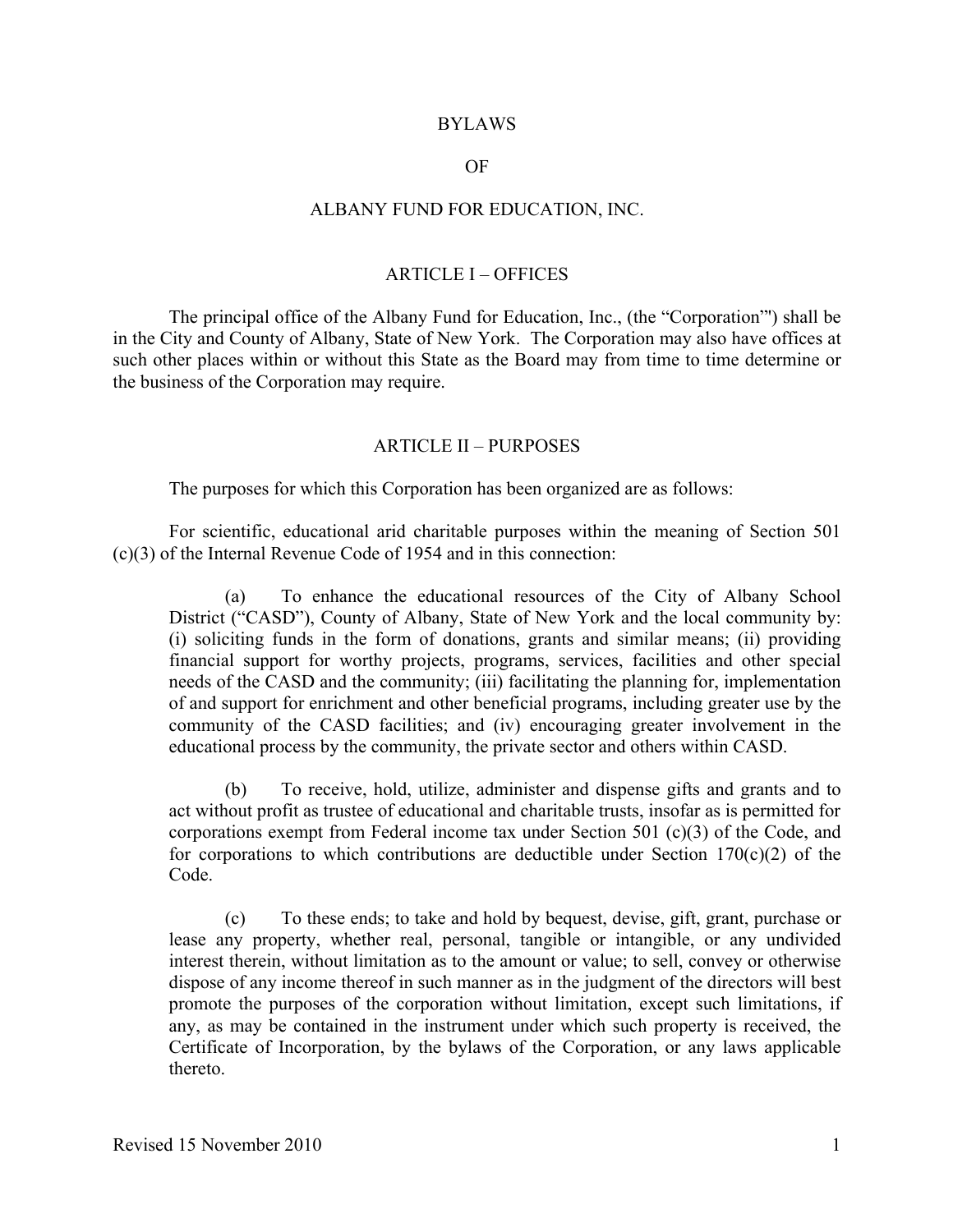(d) To do any other act or thing incidental to or connected with the foregoing purposes or in advancement thereof, but not for the pecuniary profit or financial gain of its directors or officers except as permitted under the Not-For-Profit Corporation Law.

(e) In furtherance of the foregoing, the Corporation shall have all general powers enumerated in Section 202 of the Not-For-Profit Corporation Law, together with the power to solicit grants and contributions for Corporate purposes.

### ARTICLE III – DIRECTORS

### 1. MANAGEMENT OF THE CORPORATION.

The Corporation shall be a non-membership corporation. The Corporation shall be managed under the direction of the board of Directors, which shall consist of not less than three directors. Each director shall be at least nineteen years of age.

### 2. ELECTION AND TERM OF DIRECTORS.

(a) At each annual meeting of directors, a slate of proposed directors serving new terms shall be voted upon by the existing directors. This slate will be developed and presented by the Board Recruitment Committee. Nominations from the floor will not be accepted.

(b) New directors may be voted upon and added to the board in between annual meetings, but only when such action is considered as an agenda item at a regular or special meeting of the board.

(c) Each director's term shall last three years in duration, except for those directors filling a portion of a term, by being appointed in between annual meetings. Any director serving more than one half of a term shall be credited with having served that entire term. No director shall serve more than three consecutive terms. Each director shall hold office until the expiration of the term for which he/she was elected and until his/her successor has been elected and shall have qualified, or until his/her prior resignation or removal.

### 3. REMOVAL OF DIRECTORS.

Any director may be removed for cause or without cause by a vote of two-thirds (2/3) of the entire membership of the board of directors, with such a vote occurring at a regular or special meeting.

### 4. RESIGNATION.

A director may resign at any time by giving written notice to the board. Unless otherwise specified in the notice, the resignation shall take effect upon receipt thereof by the board and the acceptance of the resignation shall not be necessary to make it effective.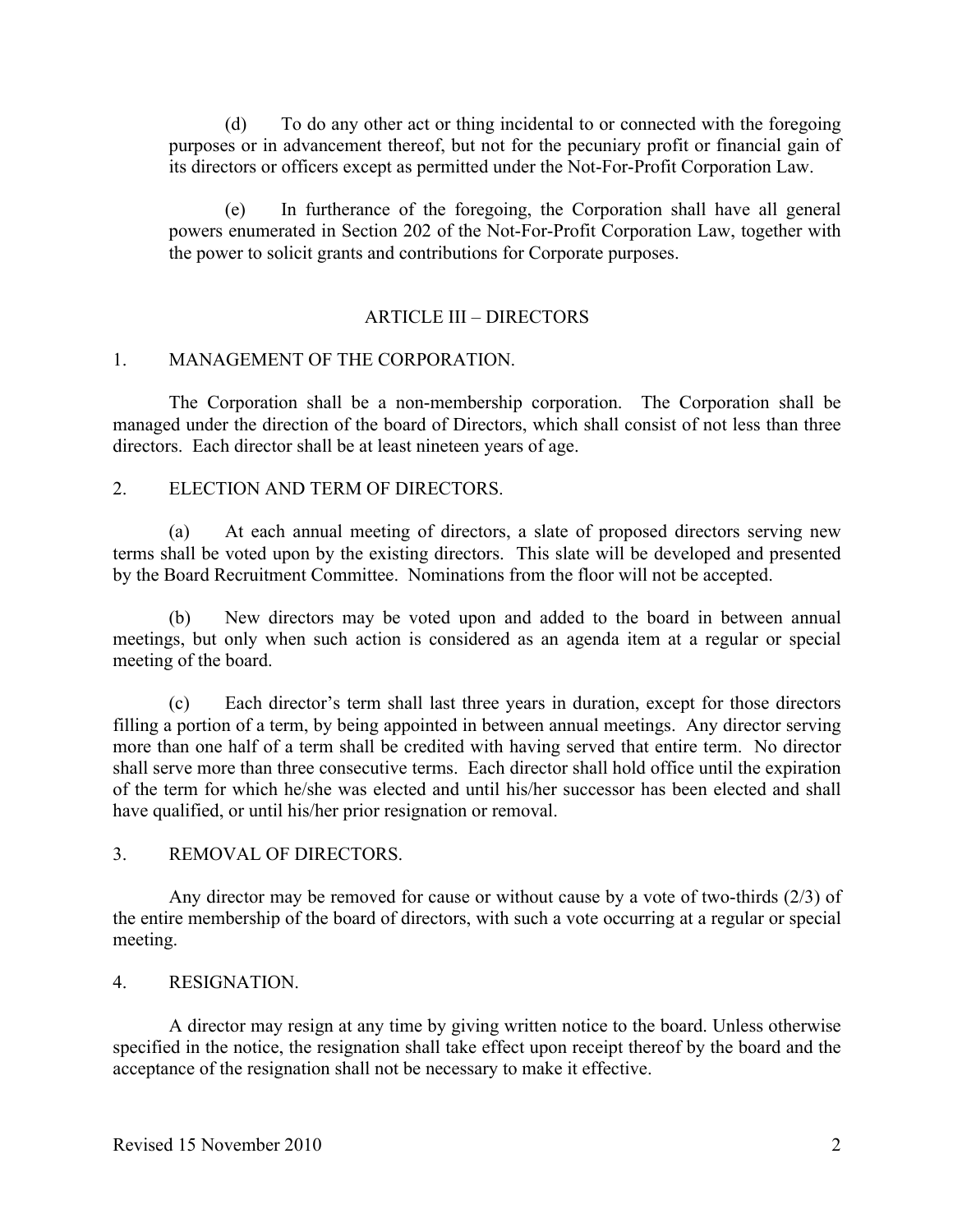# 5. OUORUM OF DIRECTORS.

(a) Except as otherwise provided by statute or by these bylaws, one-third (1/3) of the entire board shall constitute a quorum for the transaction of business. Except as otherwise provided by statute or by these bylaws, the vote of a majority of the directors present at the time of the vote, if a quorum is present at such time, shall be the act of the Board.

(b) Proxies and absentee votes shall not be used in the transaction of business.

(c) Agendas for board meetings will be mailed to members at least three business days in advance of meetings. The board may vote to modify agendas at board meetings.

# 6. PLACE AND TIME OF BOARD MEETINGS.

The board may hold its meetings at the office of the Corporation or at such other places, either within or without the state, as it may from time to time determine.

# 7. DIRECTORS

Any action required or permitted to be taken by the Board of Directors or by any committee thereof may be taken without a meeting if all members of the Board of Directors or of a committee thereof consent in writing to the adoption of a resolution and the written consents thereto by all of the members of the Board of Directors or of a committee thereof shall be filed with the minutes of the proceedings of the Board of Directors or of a committee thereof as the case may be.

8. REGULAR ANNUAL MEETING.

The regular annual meeting of the board shall be held in time and date as may be fixed by the Board of Directors.

# 9. NOTICE OF MEETINGS OF THE BOARD, ADJOURNMENT.

(a) Regular meetings of the board may be held without notice at such time and place as it shall from time to time determine. Special meetings of the board may be called by the President or at the request of three or more directors, with at least two days notice received by each director either personally or by telephone, mail, or by recognized overnight delivery service. Notice of a meeting need not be given to any director who submits a waiver of notice whether before or after the meeting or who attends the meeting without protesting prior thereto or at its commencement, the lack of notice to him.

(b) A majority of the directors present may adjourn any meeting to another time and place. Notice of adjournment shall be given all directors who were absent at the time of adjournment and, unless such time and place are announced at the meeting, to the other directors.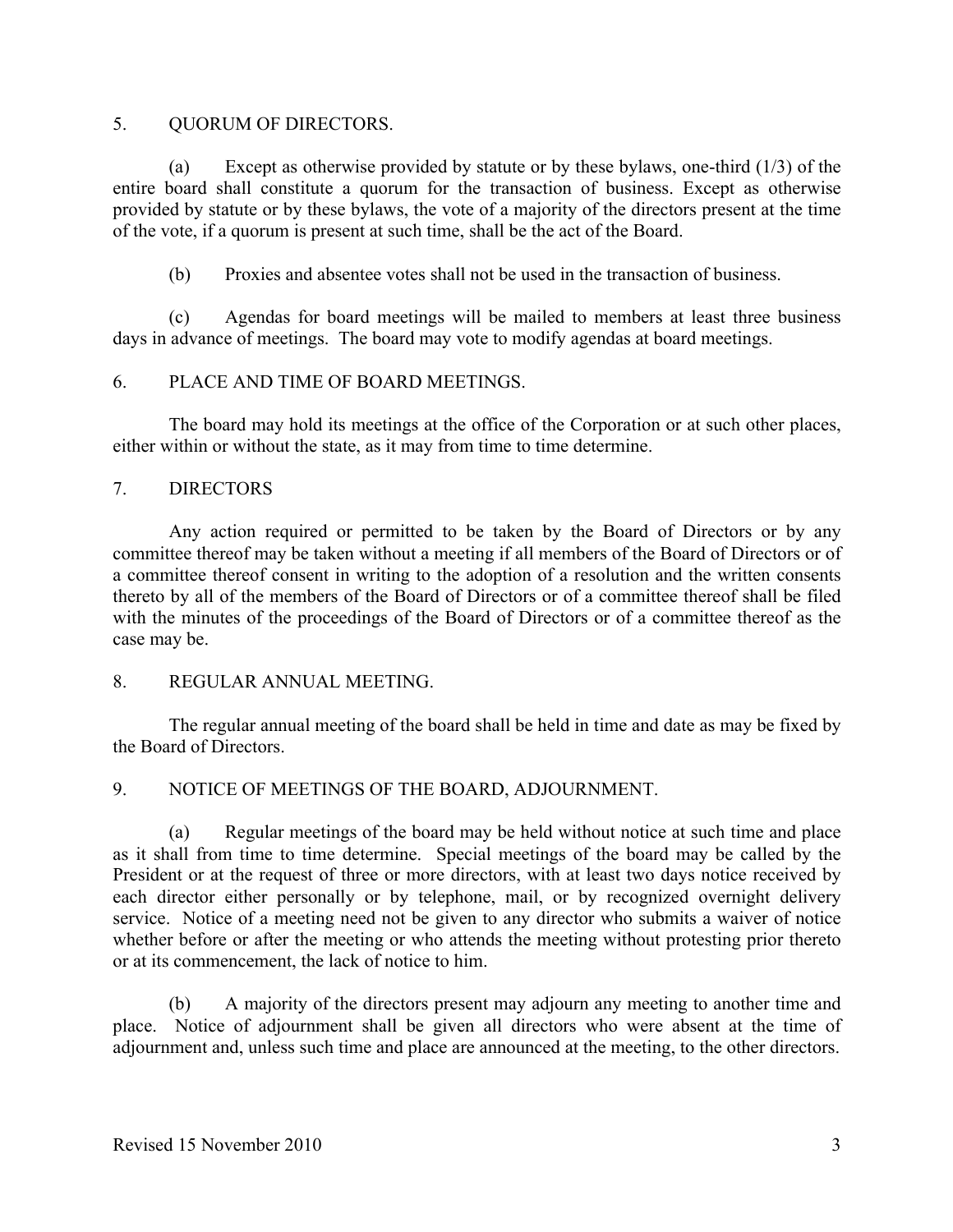### 10. EXECUTIVE COMMITTEE

(a) The executive committee sha1l consist of the President, any Vice Presidents, Secretary, Treasurer of the Board of Directors and those individuals designated by the Board of Directors. It shall meet at the call of the President or a majority of the executive committee members, with at least one day's notice. A majority of the executive committee shall constitute a quorum. Such a quorum must be present in order to transact business.

(b) The executive committee shall transact necessary business between board meetings and all business referred to it by the Board within limits, if any, prescribed by resolutions of the board.

(c) Among its other duties, and in the absence of an opportunity to gain the board of directors' approval, the executive committee shall have responsibility for issuing approval of the Corporation's proposed fiscal role, financial obligation, and general programmatic involvement in any grant application, fundraising activity, sponsored program, or educational initiative in which the Corporation participates. Such approval shall be reported to the Board of Directors at its next meeting. The Committee shall have authority to obligate the Corporation's funds in such matters, not to exceed an amount equal to 50% of the Corporation's bank assets at the time of deliberation.

### 11. STANDING AND AD HOC COMMITTEES

The board, by resolution adopted by a majority of the entire board, may designate from among board members and non-members, such standing and ad hoc committees as may be advisable to carry out the Corporation's business, with each such committee to include at least three directors. Each such committee shall serve at the pleasure of the board. The chairman of such committees shall be appointed by the President, except for the nominating committee and audit committee, or as otherwise prescribed in the Corporation's bylaws.

### 12. AUDIT COMMITTEE

The Audit Committee shall consist of at least three Board members, from among whom the committee members shall choose a chairperson. No board officer may be a member of the audit committee. The committee will have responsibility for auditing the accounts of the Corporation at the end of each corporate year, and determining its financial condition, in concert with a professional auditor as may be required. In the event that the services of an external auditor are required, the board shall provide reasonable compensation for such assistance. The committee shall also conduct such special audits and reviews as may be requested by the board.

### 13. OFFICER NOMINATING AND BOARD MEMBER RECRUITMENT COMMITTEE

(a) The Officer Nominating and Board Member Recruitment Committee's membership shall be recommended to the Board of Directors by the executive committee, and shall be voted upon by the Board at least 30 days prior to the annual meeting. The committee shall consist of three board members who do not intend to hold office in the year for which a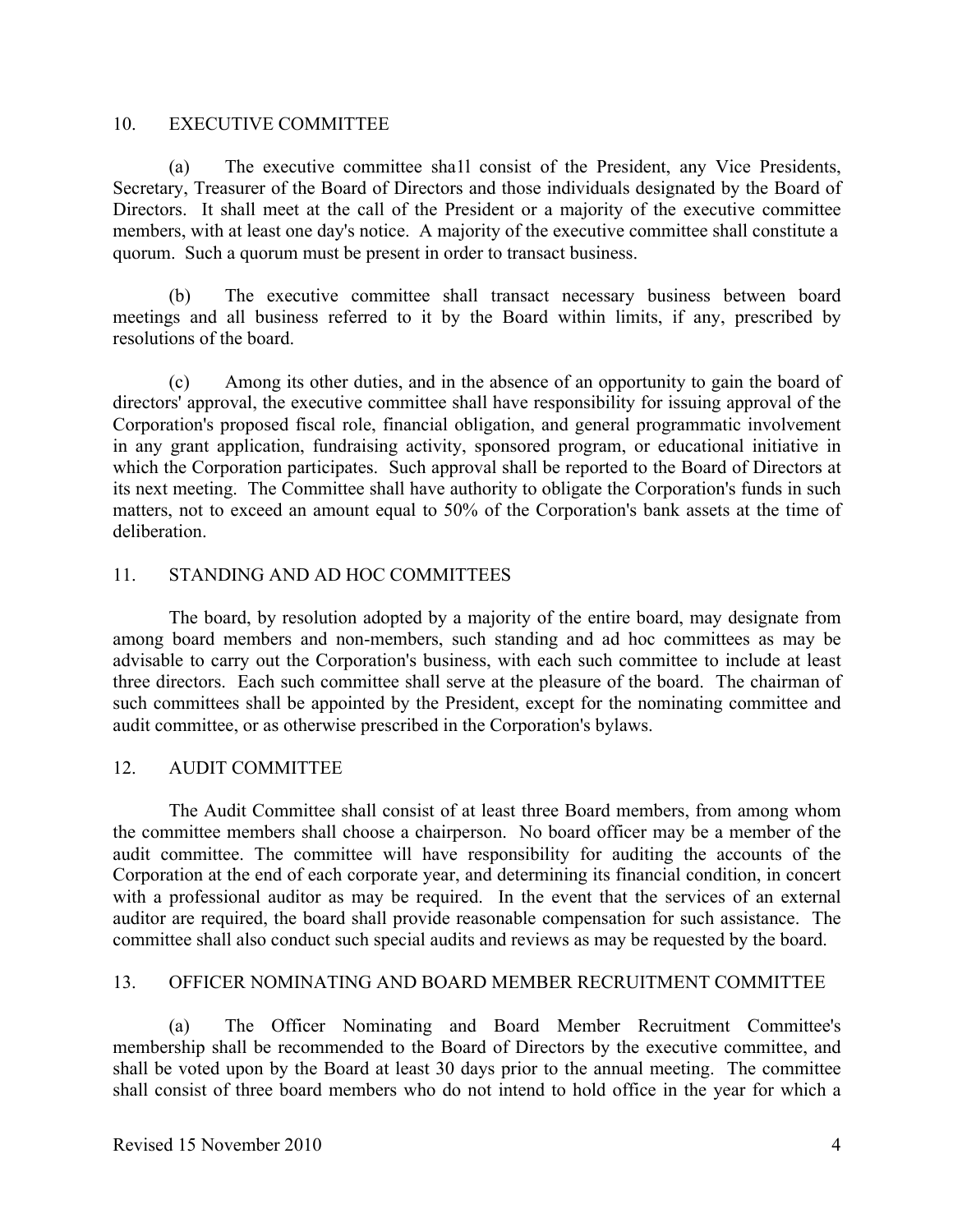slate of officers is proposed by the committee. The chairperson of the committee shall be elected by its membership.

(b) The committee shall prepare annually a proposed slate of officers for the Board of Directors. The committee shall nominate one person for each office to be filled. The slate of officers shall be presented for a vote at the annual meeting of the board of directors. The slate shall be voted upon collectively; each office shall not be voted upon separately.

(c) In the event that the slate is not favorably voted upon by the directors, nominations for each office shall be made from the floor. To be voted upon, each nomination shall require a second motion. Nominations shall be closed by voice vote. Candidates for each office shall be voted upon via written, secret ballot. Each office shall be considered separately. A candidate shall win the office upon receiving a majority of the votes cast. In the event that a majority is not acquired by a candidate when three or more candidates are being considered, a run-off vote shall be conducted by eliminating the candidate with the least votes, and recasting written, secret ballots.

(d) In the event that an office becomes vacant before the due expiration of its term, or in the event that the Board adds new officer positions, the nominating committee shall recommend a replacement for the position at a regular or special meeting of the board of directors.

(e) The committee shall have responsibility for the recruitment of new board members. Prior to agreeing to serve upon the Board, all nominated individuals shall be thoroughly familiar with the Foundation, its mission, and the responsibilities of board membership.

(f) The committee will present a slate of new directors to the Board of Directors for approval at each annual meeting of the Board.

(g) The committee may, from time to time, nominate new board members in between annual meetings.

(h) No director shall be nominated to the Board of Directors unless having first been considered and recommended by the committee.

# 14. BYLAWS COMMTITEE

The bylaws committee shall from time to time review and make recommendations to the Board of Directors concerning the revision of the Corporation's bylaws, as circumstances may require. Such revisions may include, but not be limited to, amendments, deletions, stylistic modifications, formatting, and new articles and bylaws to be adopted. Such recommendations shall be made to the Board of Directors at a regular or special meeting, and will require the approval by two-thirds (2/3) of a majority of the Board for their adoption. The committee's membership shall be recommended by the President with approval of the Board of Directors.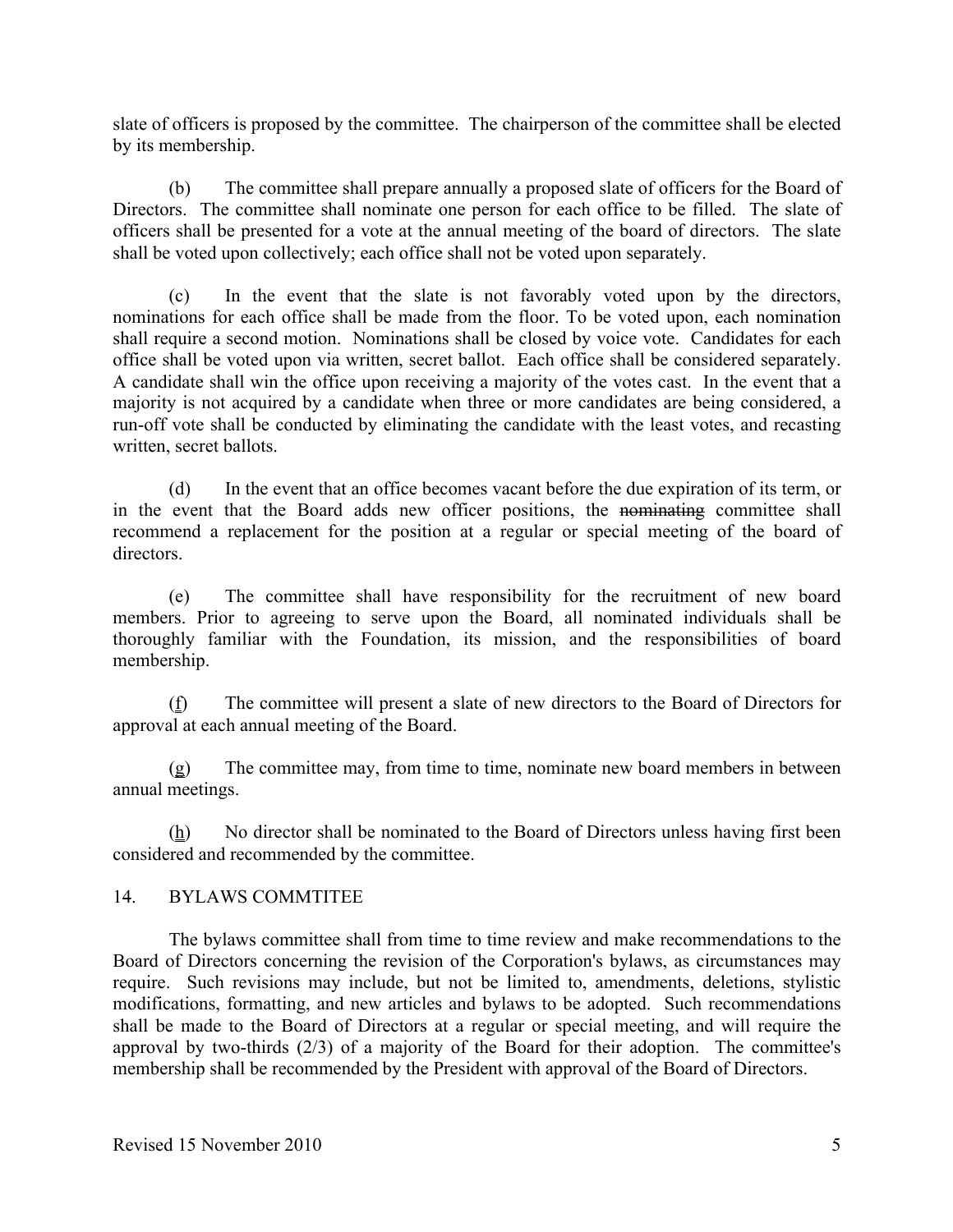## ARTICLE IV - OFFICERS

#### 1. OFFICES, ELECTION, TERM.

(a) From among its own membership, the board may elect or appoint a president, one or more vice-presidents, a secretary and a treasurer and such other officers as it may determine, who shall have such duties, powers and functions as hereinafter provided.

(b) At each annual meeting of the board of directors, a slate of proposed officers shall be presented by a nominating committee to the incoming class of directors, who shall vote upon said slate of nominations.

(c) Each officer's term shall last three years in duration, unless an individual is elected to serve a portion of an unexpired term in the event of a vacancy. No officer shall serve more than two consecutive terms in the same office. Any officer serving more than one half of a term shall be credited with having served that entire term. All officers shall be elected or appointed to hold office until the annual meeting of the board. Each officer shall hold office for the term for which he/she is elected or appointed and until his/her successor has been elected or appointed and qualified.

(d) The nominating committee shall recommend to the board an individual to fill newly created offices or vacancies that occur in between annual meetings. These may be filled by a vote of a majority of the directors then in office. An officer elected to fill a vacancy caused by resignation, death or removal, shall be elected to hold office for the unexpired term of his/her predecessor.

### 2. REMOVAL, RESIGNATION, COMPENSATION.

Any officer elected or appointed by the board may be removed by the board with or without cause. Any two or more offices may be held by the same person, except the offices of president and secretary. The compensation, if any, of all officers shall be fixed by the board.

### 3. PRESIDENT.

The President shall be the chief executive officer of the Corporation, and shall have the following duties:

(a) The President shall preside at all meetings of the board and the executive committee;

(b) The President shall have the general management of the affairs of the Corporation under control and direction of the board unless the board has appointed a management official to act as general manager;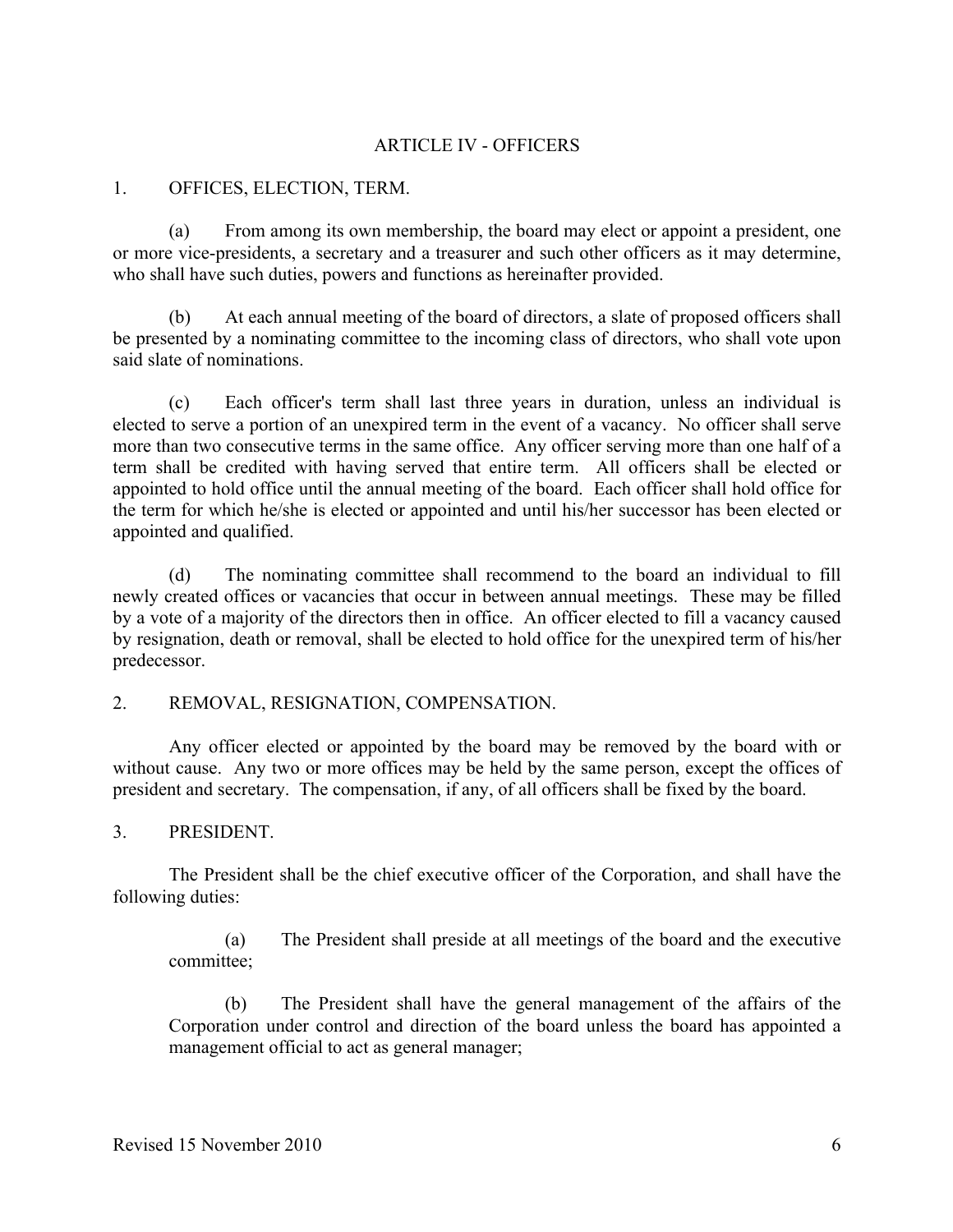(c) The President shall appoint the chairman of each standing committee, with the exception of the nominating committee and the audit committee.

(d) The President shall serve as an ex officio member of all standing committees, with the exception of the nominating committee and the audit committee.

(e) The President shall coordinate the work of the officers and committees in order that the Corporation's purposes are achieved.

(f) The President or the President's designee shall serve as the designated spokesperson of the Corporation in communicating with the City of Albany Board of Education, the general public, and the news media.

### 4. VICE-PRESIDENTS.

During the absence or disability of the President, the vice-president, or if there are more than one, the executive vice-president, shall have all the powers and functions of the president. Each vice-president shall perform such other duties as the board shall prescribe.

### 5. TREASURER

Subject to such limitations, controls and delegations as may be imposed by the board, the Treasurer shall:

(a) Have the care and custody of all the funds and securities of the Corporation, and shall deposit said funds in the name of the Corporation in such bank or trust company as the directors may elect.

(b) Sign and execute all contracts in the name of the Corporation, when countersigned by the president.

(c) Sign all checks, drafts, notes, and orders for the payment of money, which shall be duly authorized by the board of directors.

(d) At all reasonable times exhibit his/her books and accounts to any director of the corporation or to the audit committee upon application at the office of the Corporation during ordinary business hours.

(e) Prepare and submit a financial statement to the board of directors within thirty days of the close of each month and at such other times as requested by the executive committee.

(f) At each annual meeting, the treasurer shall present a written accounting of the Corporation's financial status, including the year's expenses and revenues, which sets forth in full the financial condition of the Corporation.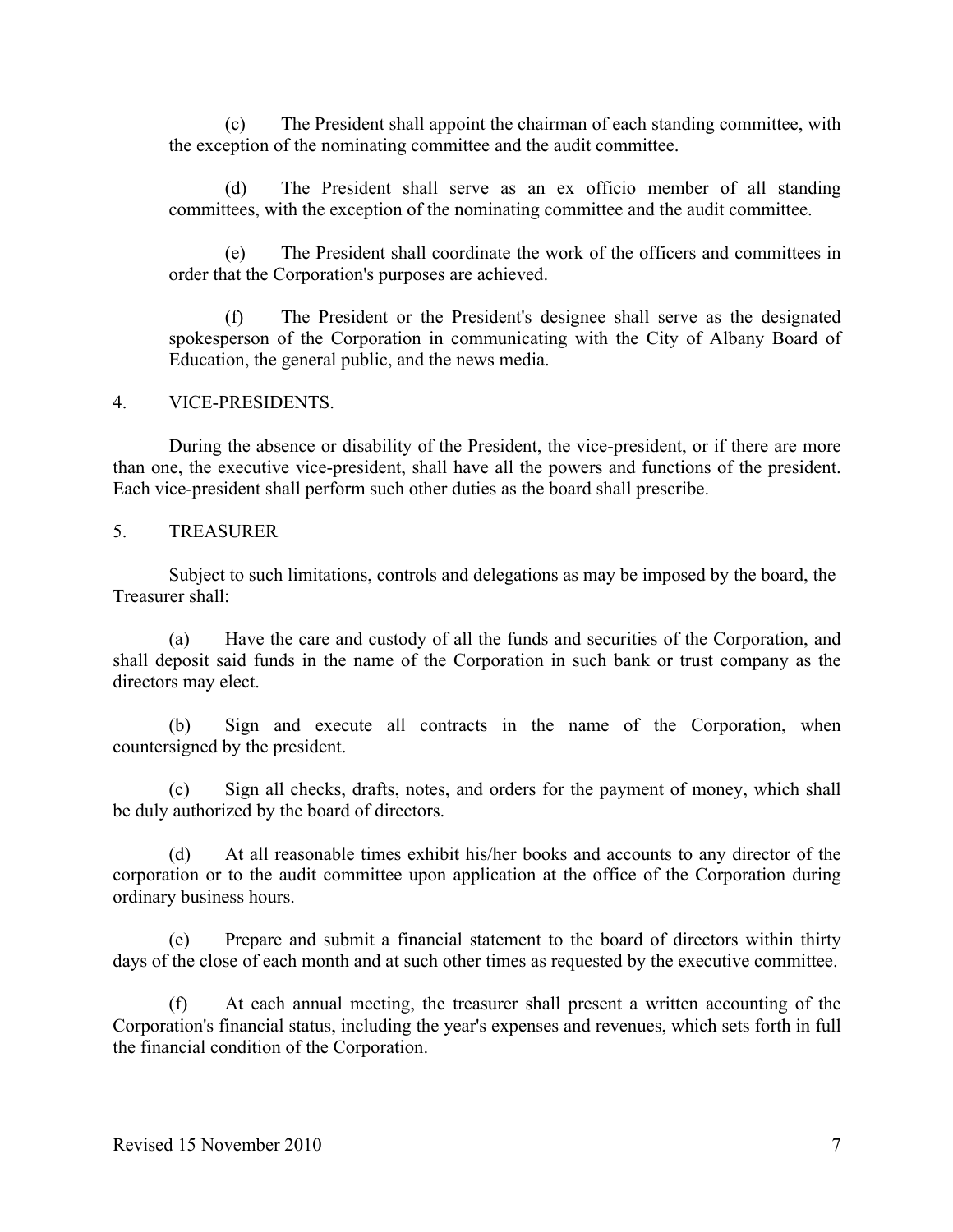(g) The treasurer shall serve as chairperson of the budget and finance committee, and shall see to the execution of the committee's responsibilities as described in the bylaws.

## 6. ASSISTANT-TREASURER.

During the absence or disability of the treasurer, the assistant-treasurer, or if there are more than one, the one so designated by the treasurer or by the board, shall have the powers and functions of the treasurer.

## 7. SECRETARY.

(a) The secretary shall keep the minutes of the board of directors and the executive committee.

(b) The secretary shall have the custody of the seal of the Corporation and shall affix and attest the same to documents when duly authorized by the board of directors.

(c) The secretary shall attend to the giving and serving of all notices of the Corporation. and shall have charge of such books and papers as the board of directors may direct, including but not limited to a permanent file of the certificate of incorporation, bylaws, letter of tax-exempt status, minutes, committee reports, membership lists, and Corporate records book.

(d) The secretary shall attend to such correspondence as may be assigned to the secretary, and perform all the duties incidental to his/her office.

# 8. ASSISTANT-SECRETARIES.

During the absence or disability of the secretary, the assistant-secretary, or if there are more than one, the one so designated by the secretary or by the board, shall have the powers and functions of the secretary.

### 9. MANAGEMENT OFFICIAL.

The board may employ a management official who shall not be a member of the board and who shall be under the direction and control of the board or the President as determined by the board. The management official shall have the general management of the affairs of the Corporation and may be assigned any or all of the duties of the Treasurer.

### 10. TRANSITION OF OFFICE

All officers shall turn over to the president or the officer's successor all pertinent records, books, materials, and documents, and shall return to the treasurer all Corporation funds in the officer's possession, without delay upon the expiration of the term of office or in case of resignation.